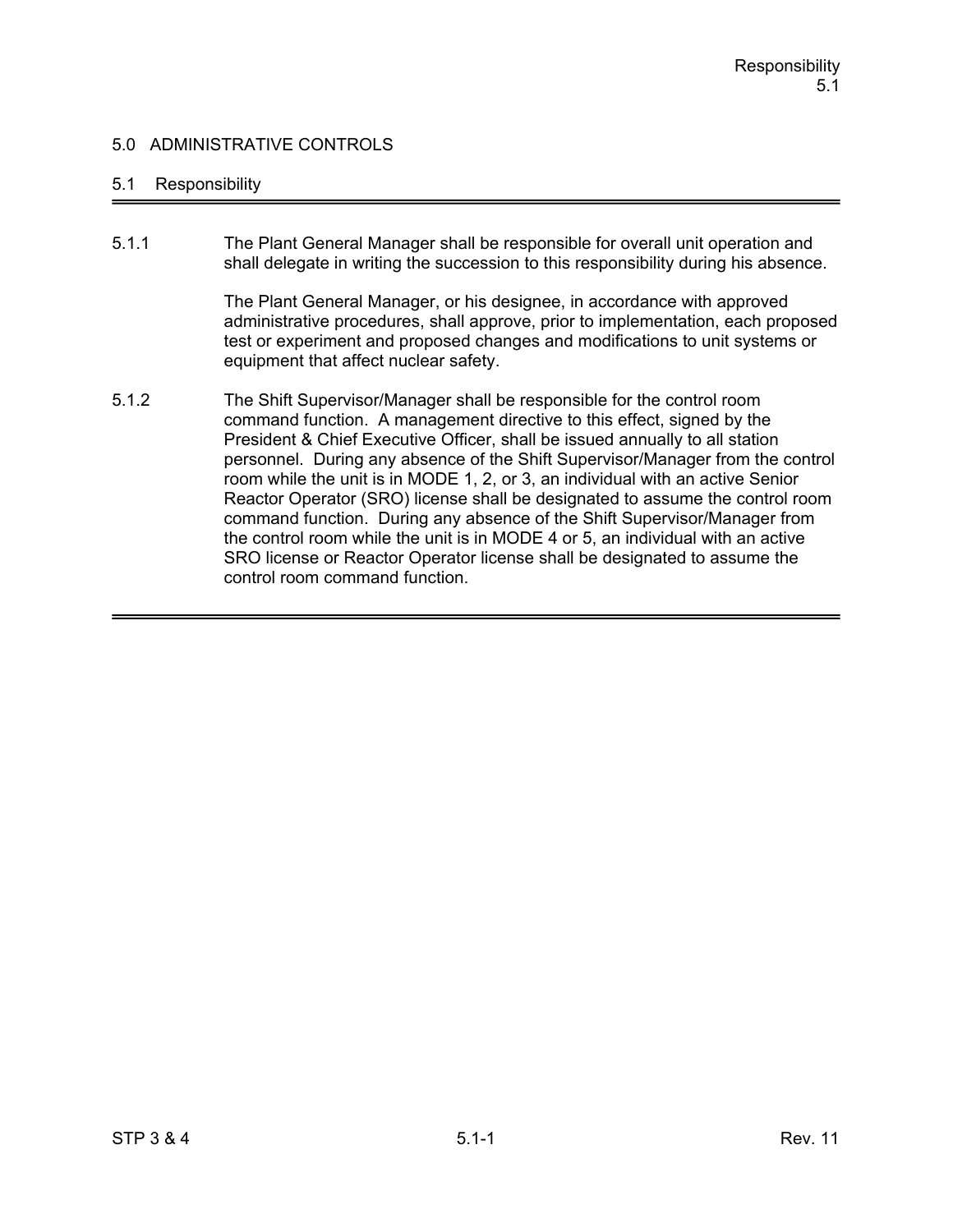### 5.2 Organization

### 5.2.1 Onsite and Offsite Organizations

Onsite and offsite organizations shall be established for unit operation and corporate management, respectively. The onsite and offsite organizations shall include the positions for activities affecting safety of the nuclear power plant.

- a. Lines of authority, responsibility, and communication shall be defined and established throughout highest management levels, intermediate levels, and all operating organization positions. These relationships shall be documented and updated, as appropriate, in organization charts, functional descriptions of departmental responsibilities and relationships, and job descriptions for key personnel positions, or in equivalent forms of documentation. These requirements shall be documented in the FSAR or the Quality Assurance Program Description (QAPD);
- b. The Plant General Manager shall be responsible for overall safe operation of the plant and shall have control over those onsite activities necessary for safe operation and maintenance of the plant;
- c. The President & Chief Executive Officer shall have corporate responsibility for overall plant nuclear safety and shall take any measures needed to ensure acceptable performance of the staff in operating, maintaining, and providing technical support to the plant to ensure nuclear safety; and
- d. The individuals who train the operating staff, carry out health physics, or perform quality assurance functions may report to the appropriate onsite manager; however, these individuals shall have sufficient organizational freedom to ensure their independence from operating pressures.

# 5.2.2 Unit Staff

The unit staff organization shall include the following:

a. A non-licensed operator shall be assigned to each reactor containing fuel and an additional non-licensed operator shall be assigned for each control room from which a reactor is operating.<sup>1</sup>

 $1$  Two unit sites with both units shutdown or defueled require a total of three non-licensed operators for the two units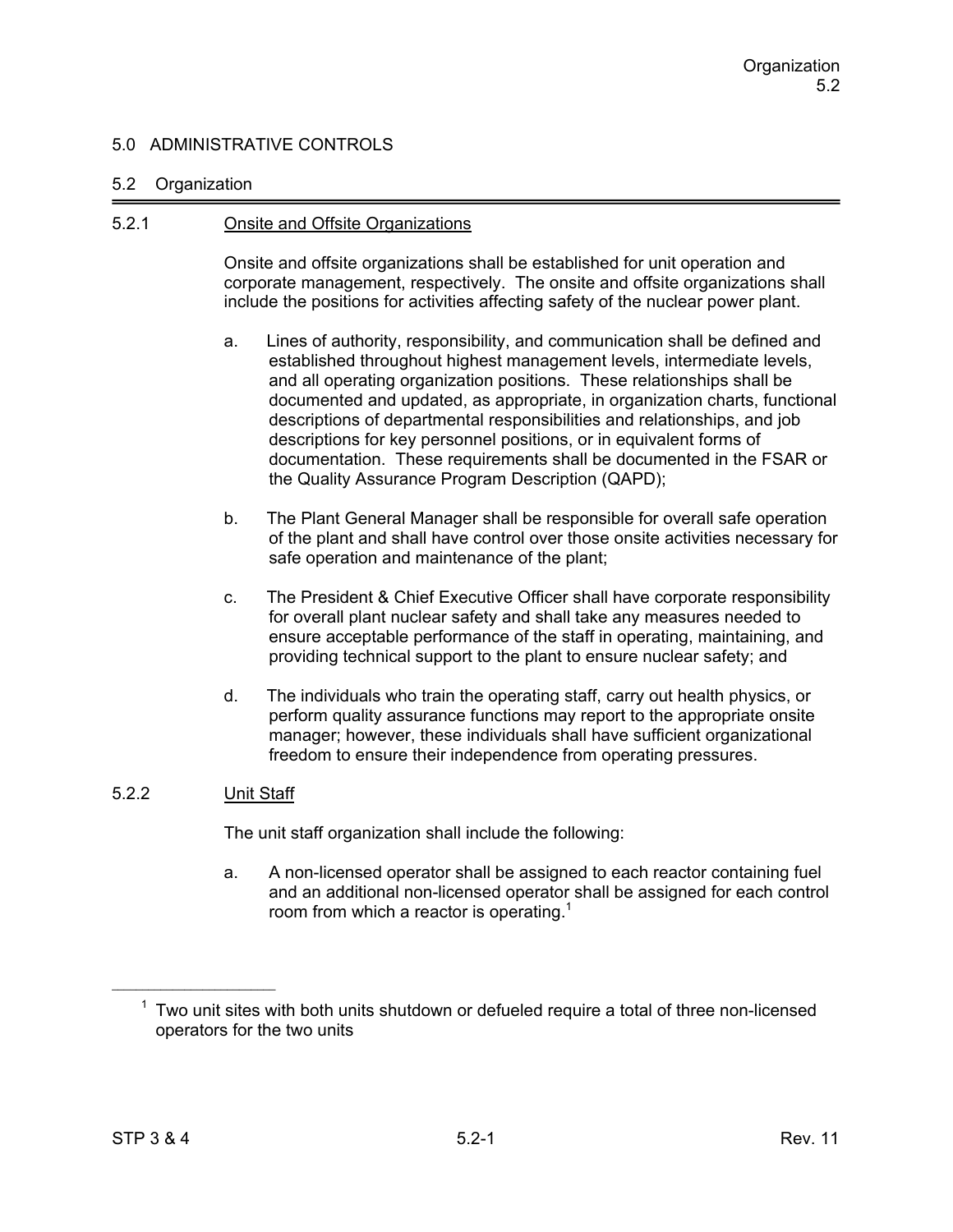### 5.2 Organization

#### 5.2.2 Unit Staff (continued)

- b. At least one licensed Reactor Operator (RO) shall be present in the control room when fuel is in the reactor. In addition, while the unit is in MODE 1, 2, or 3, at least one licensed Senior Reactor Operator (SRO) shall be present in the control room.
- c. A Radiation Protection Technician shall be on site when fuel is in the reactor. The position may be vacant for not more than 2 hours, in order to provide for unexpected absence, provided immediate action is taken to fill the required position.
- d. The Operations Division Manager shall hold an active SRO license.
- e. The Shift Technical Advisor (STA) shall provide advisory technical support to the Shift Supervisor/Manager in the areas of thermal hydraulics, reactor engineering, and plant analysis with regard to the safe operation of the unit. In addition, the STA shall meet the qualifications specified by the Commission Policy Statement on Engineering Expertise on Shift.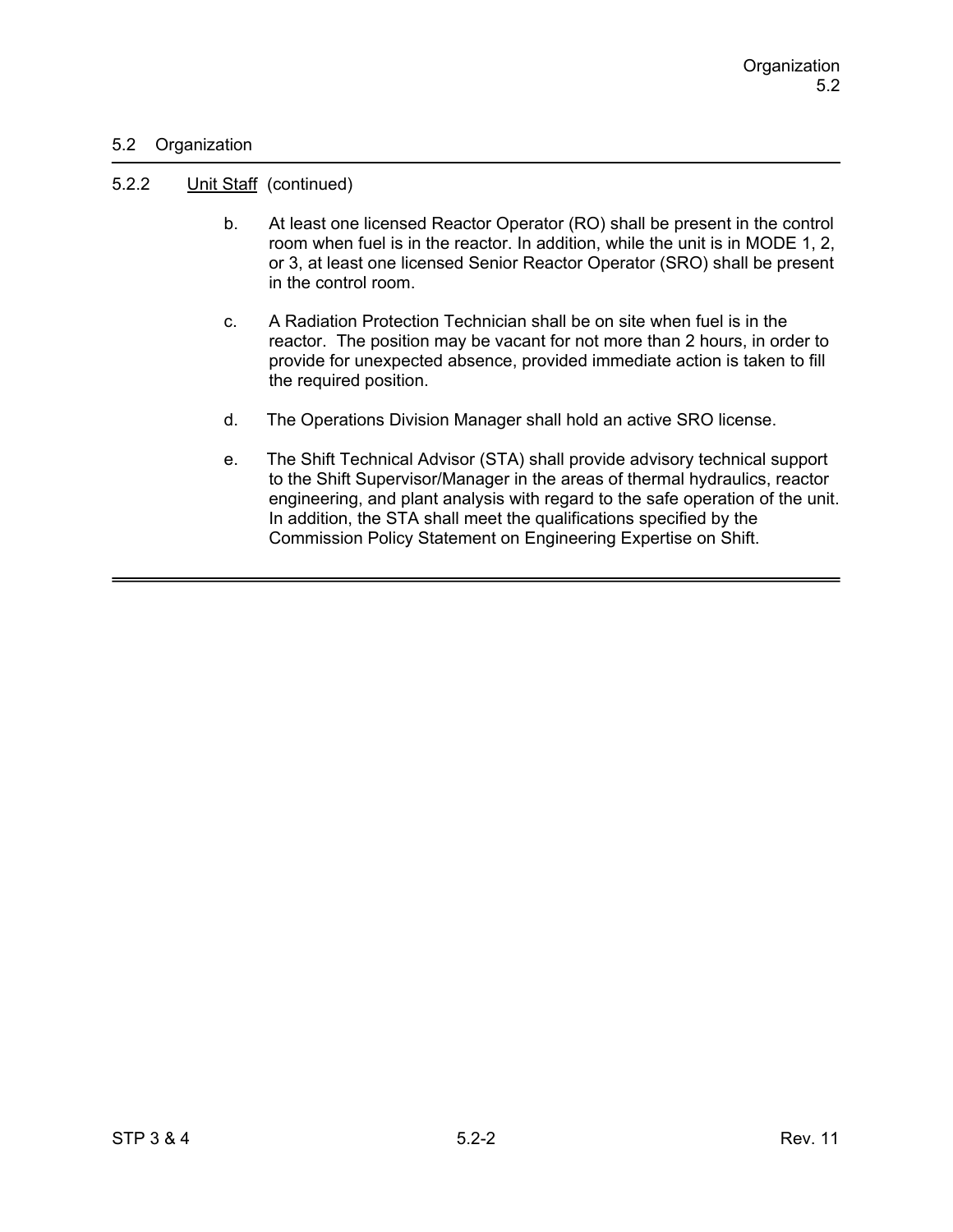# 5.3 Unit Staff Qualifications

- 5.3.1 Each member of the unit staff shall meet or exceed the minimum qualifications of Regulatory Guide 1.8, Revision 3, 2000 with the following exception:
	- a. During cold license operator training prior to Commercial Operation, the Regulatory Position C.1.b of Regulatory Guide 1.8, Revision 2, 1987, applies. Cold license operator candidates meet the training elements defined in ANS/ANSI 3.1-1993 but are exempt from the experience requirements defined in ANS/ANSI 3.1-1993.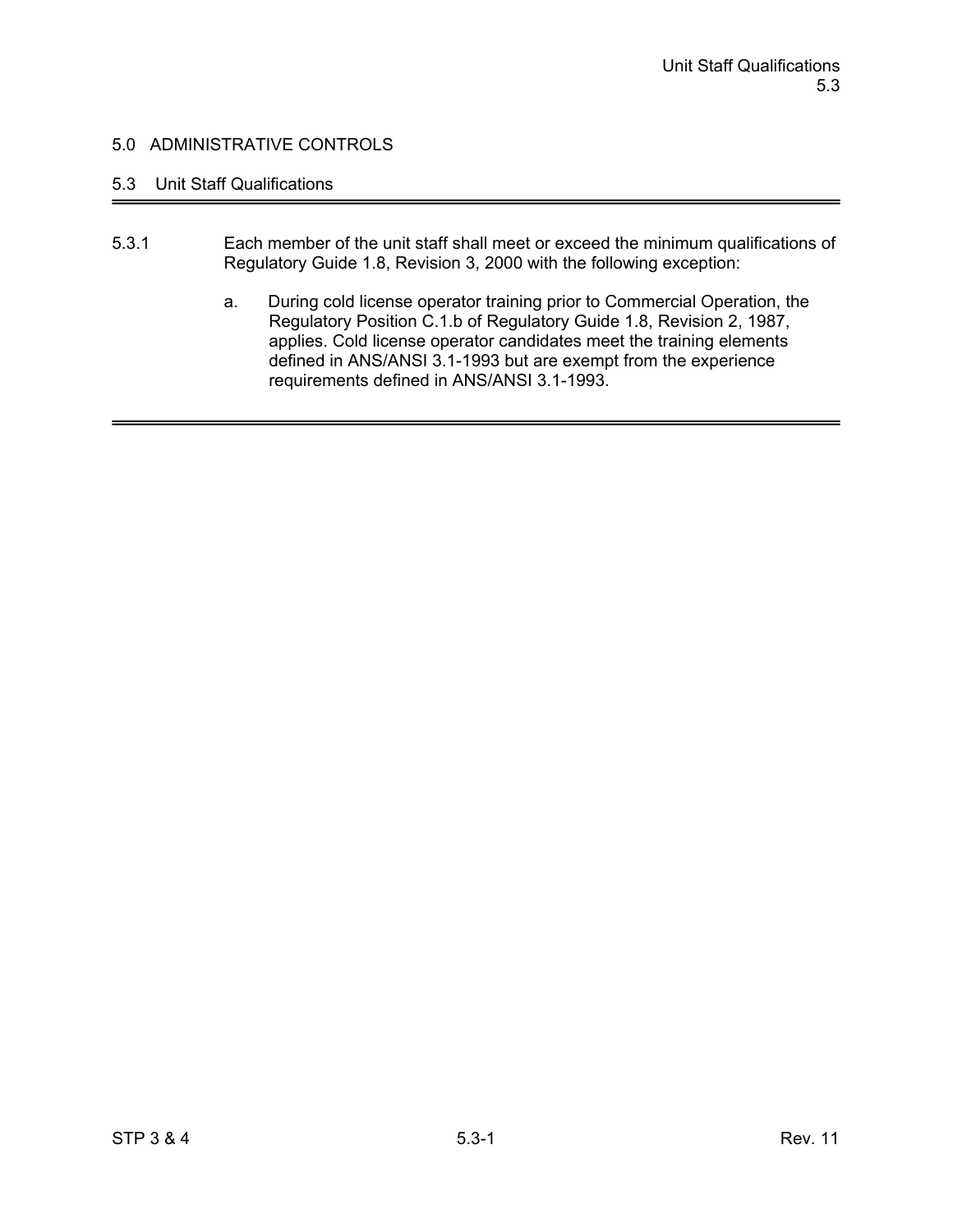#### 5.4 Technical Specifications (TS) Bases Control

- 5.4.1 Changes to the Bases of the TS shall be made under appropriate administrative controls and reviews.
- 5.4.2 Licensees may make changes to Bases without prior NRC approval provided the changes do not involve either of the following:
	- a. A change in the plant-specific TS, or plant-specific DCD Tier 1 or Tier 2\* information; or
	- b. A change to the site-specific portion of the FSAR or Bases that requires NRC approval pursuant to 10 CFR 50.59, or a change to Tier 2 of the ABWR DCD that requires NRC approval pursuant to the design certification rule for the ABWR (Appendix A to 10 CFR 52).

Changes to the Bases implemented without prior NRC approval shall be provided to the NRC on a frequency consistent with 10 CFR 50.71.

- 5.4.3 The Bases Control Program shall contain provisions to ensure that the Bases are maintained consistent with the FSAR, which consists of the plant-specific DCD and the site-specific portion of the FSAR.
- 5.4.4 Proposed changes that meet the criteria of Specification 5.4.2.a or Specificatin 5.4.2.b above shall be reviewed and approved by the NRC prior to implementation.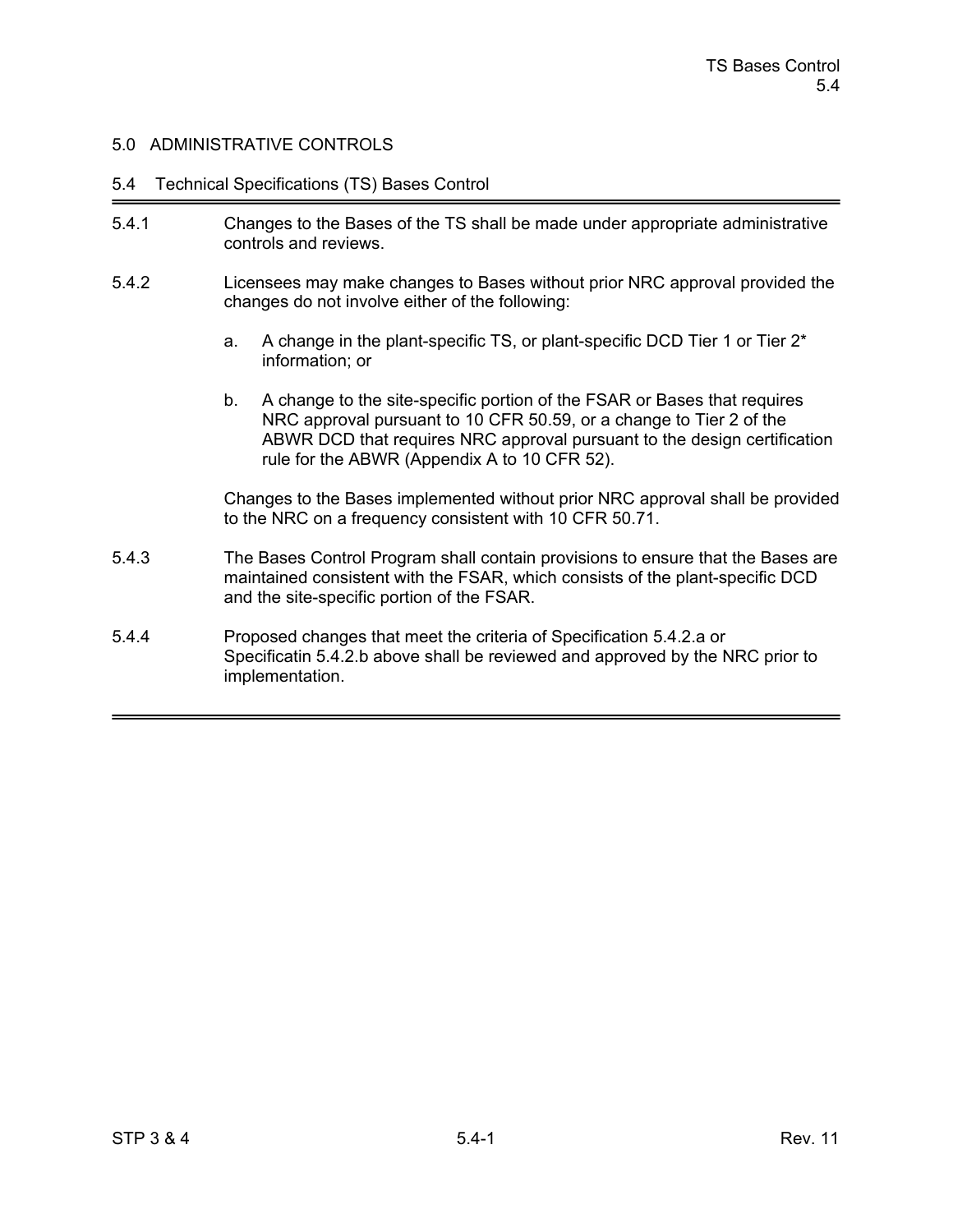#### 5.5 Procedures, Programs, and Manuals

#### 5.5.1 Procedures

5.5.1.1 Scope

Written procedures shall be established, implemented, and maintained covering the following activities:

- a. The applicable procedures recommended in Regulatory Guide 1.33, Revision 2, Appendix A, February 1978;
- b. The emergency operating procedures required to implement the requirements of NUREG-0737 and NUREG-0737, Supplement 1, as stated in Generic Letter 82-33;
- c. Quality assurance for effluent and environmental monitoring;
- d. Fire Protection Program implementation; and
- e. All programs specified in Specification 5.5.2.

#### 5.5.2 Programs and Manuals

The following programs shall be established, implemented, and maintained:

- 5.5.2.1 Offsite Dose Calculation Manual (ODCM)
	- a. The ODCM shall contain the methodology and parameters used in the calculation of offsite doses resulting from radioactive gaseous and liquid effluents, in the calculation of gaseous and liquid effluent monitoring alarm and trip setpoints, and in the conduct of the Radiological Environmental Monitoring Program; and
	- b. The ODCM shall also contain the Radioactive Effluent Controls program required by Specification 5.5.2.4, and descriptions of the information that should be included in the Annual Radiological Environmental Operating, and Radioactive Effluent Release, reports required by Specification 5.7.1.2 and Specification 5.7.1.3.

Licensee initiated changes to the ODCM:

a. Shall be documented and records of reviews performed shall be retained. This documentation shall contain: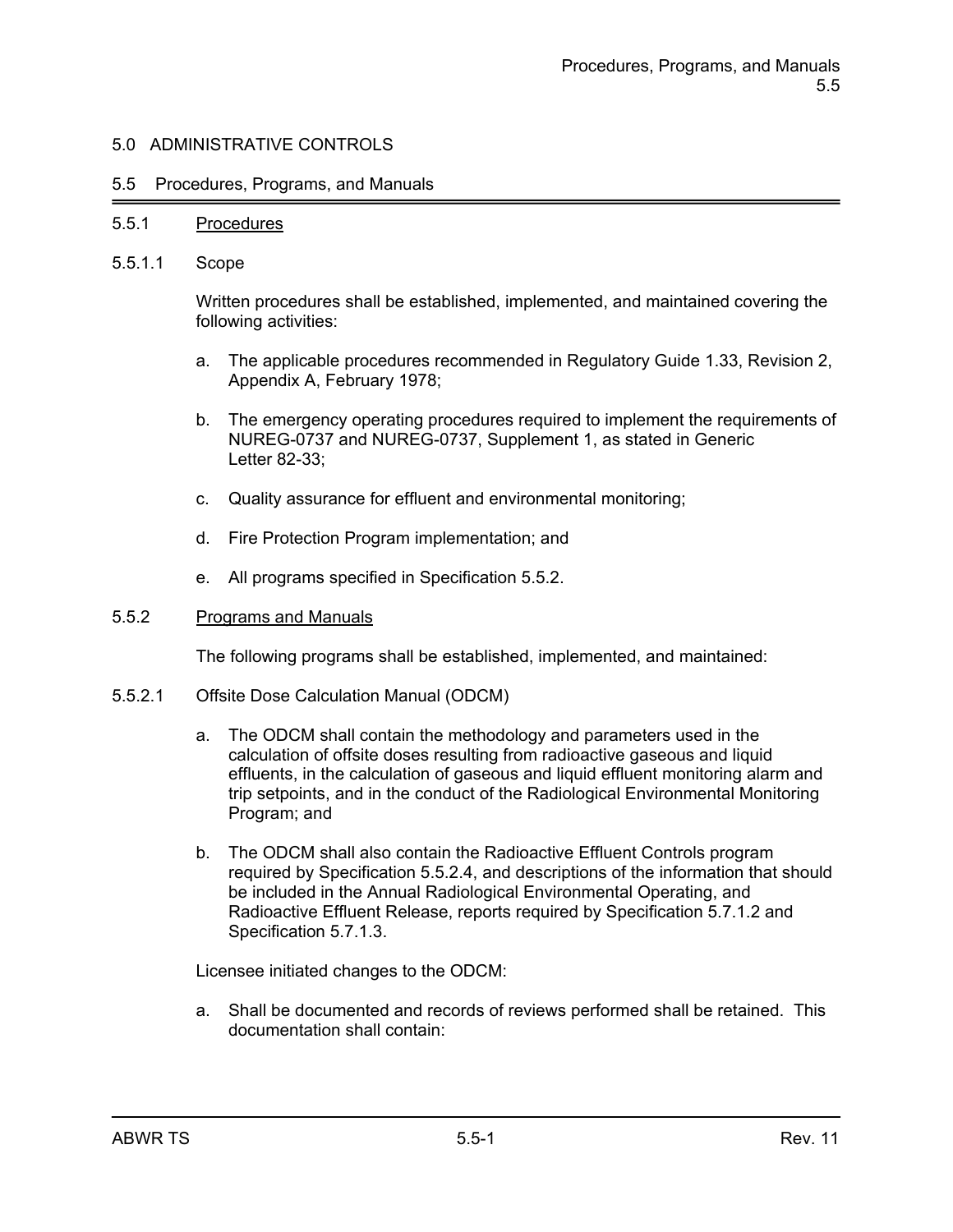# 5.5.2.1 Offsite Dose Calculation Manual (ODCM) (continued)

- 1. sufficient information to support the change(s) together with the appropriate analyses or evaluations justifying the change(s), and
- 2. a determination that the change(s) maintain the levels of radioactive effluent control required pursuant to 10 CFR 20.1302, 40 CFR 190, 10 CFR 50.36a, and 10 CFR 50, Appendix I, and not adversely impact the accuracy or reliability of effluent, dose, or setpoint calculations;
- b. Shall become effective after review and acceptance by plant reviews and the approval of the Plant General Manager; and
- c. Shall be submitted to the NRC in the form of a complete, legible copy of the entire ODCM as a part of, or concurrent with, the Radioactive Effluent Release Report for the period of the report in which any change in the ODCM was made. Each change shall be identified by markings in the margin of the affected pages, clearly indicating the area of the page that was changed, and shall indicate the date (i.e., month and year) the change was implemented.
- 5.5.2.2 Primary Coolant Sources Outside Containment

This program provides controls to minimize leakage from those portions of systems outside containment that could contain highly radioactive fluids during a serious transient or accident to levels as low as practicable. The systems include the Low Pressure Core Flooder, High Pressure Core Flooder, Residual Heat Removal, Reactor Core Isolation Cooling, Post Accident Sampling, Standby Gas Treatment, Suppression Pool Cleanup, Reactor Water Cleanup, Fuel Pool Cooling and Cleanup, Process Sampling, Containment Atmospheric Monitoring, and Fission Product Monitor. The program shall include the following:

- a. Preventive maintenance and periodic visual inspection requirements; and
- b. Integrated leak test requirements for each system at refueling cycle intervals or less.
- 5.5.2.3 Post Accident Sampling

This program provides controls that ensure the capability to obtain and analyze reactor coolant, radioactive gases, and particulates in plant gaseous effluents and containment atmosphere samples under accident conditions. The program shall include the following:

a. Training of personnel;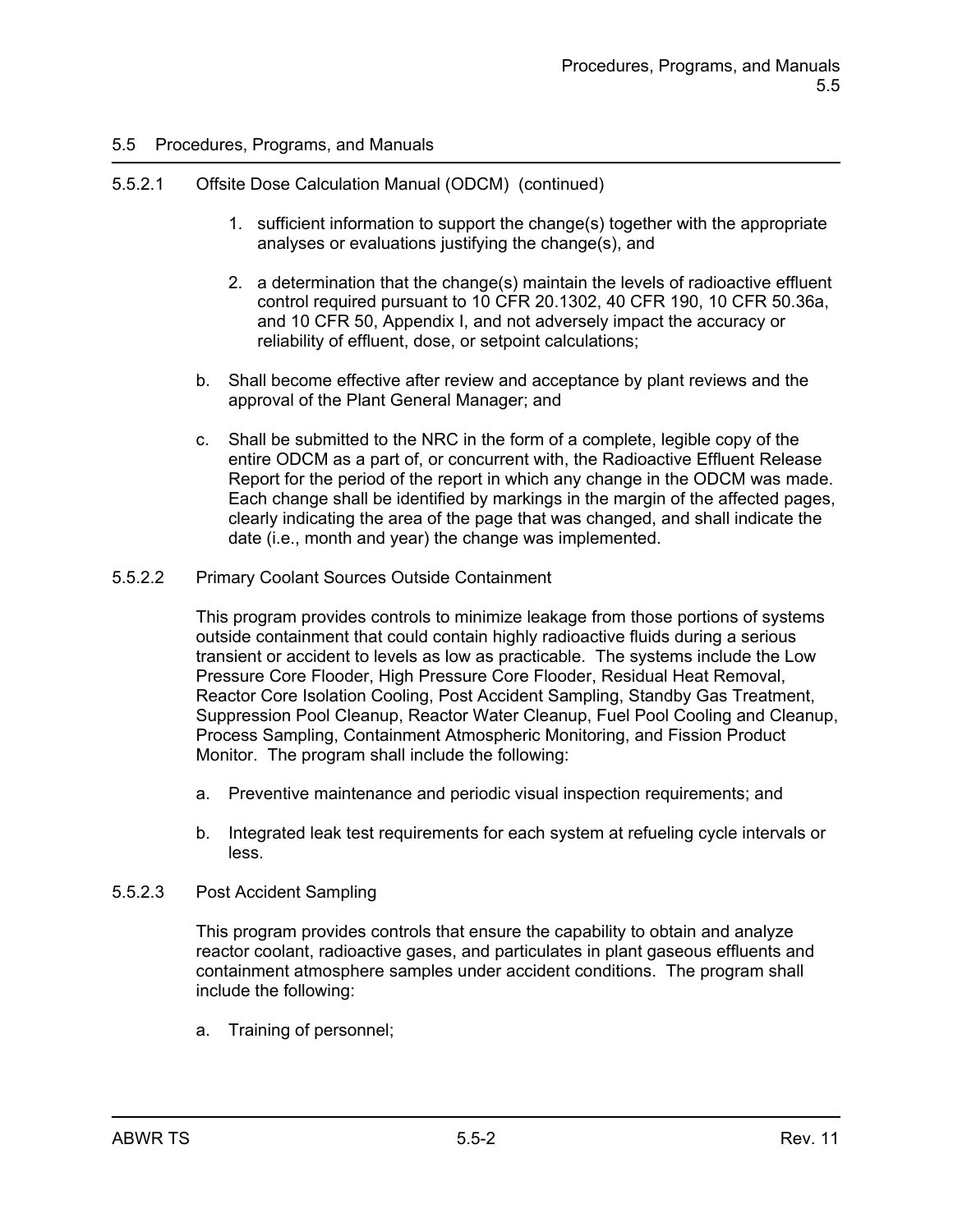# 5.5.2.3 Post Accident Sampling (continued)

- b. Procedures for sampling and analysis; and
- c. Provisions for maintenance of sampling and analysis equipment.
- 5.5.2.4 Radioactive Effluent Controls Program

This program conforms to 10 CFR 50.36a for the control of radioactive effluents and for maintaining the doses to members of the public from radioactive effluents as low as reasonably achievable. The program (1) shall be contained in the ODCM, (2) shall be implemented by procedures, and (3) shall include remedial actions to be taken whenever the program limits are exceeded. The program shall include the following elements:

- a. Limitations on the functional capability of radioactive liquid and gaseous monitoring instrumentation including surveillance tests and setpoint determination in accordance with the methodology in the ODCM;
- b. Limitations on the concentrations of radioactive material released in liquid effluents to unrestricted areas, conforming to 10 times the concentration values in Appendix B, Table 2, Column 2 to 10 CFR 20.1001-20.2401;
- c. Monitoring, sampling, and analysis of radioactive liquid and gaseous effluents pursuant to 10 CFR 20.1302 and with the methodology and parameters in the ODCM;
- d. Limitations on the annual and quarterly doses or dose commitment to a member of the public from radioactive materials in liquid effluents released from each unit to unrestricted areas, conforming to 10 CFR 50, Appendix I;
- e. Determination of cumulative and projected dose contributions from radioactive effluents for the current calendar quarter and current calendar year in accordance with the methodology and parameters in the ODCM at least every 31 days;
- f. Limitations on the functional capability and use of the liquid and gaseous effluent treatment systems to ensure that appropriate portions of these systems are used to reduce releases of radioactivity when the projected doses in a period of 31 days would exceed 2 percent of the guidelines for the annual dose or dose commitment, conforming to 10 CFR 50, Appendix I;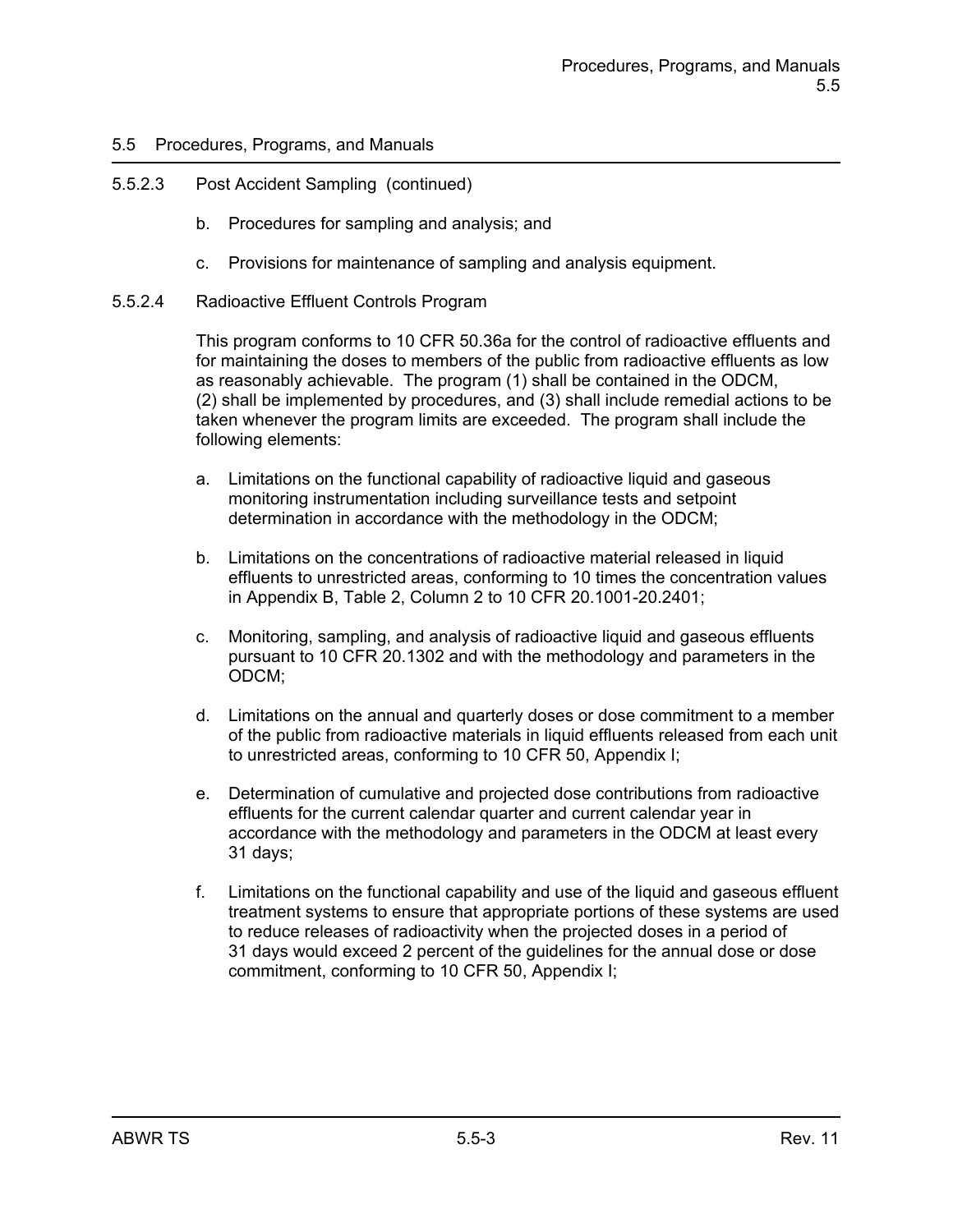#### 5.5.2.4 Radioactive Effluent Controls Program (continued)

- g. Limitations on the dose rate resulting from radioactive material released in gaseous effluents to areas beyond the site boundary conforming to the dose associated with 10 CFR 20, Appendix B, Table II, Column 1;
- h. Limitations on the annual and quarterly air doses resulting from noble gases released in gaseous effluents from each unit to areas beyond the site boundary, conforming to 10 CFR 50, Appendix I;
- i. Limitations on the annual and quarterly doses to a member of the public from iodine-131, iodine-133, tritium, and all radionuclides in particulate form with half lives > 8 days in gaseous effluents released from each unit to areas beyond the site boundary, conforming to 10 CFR 50, Appendix I; and
- j. Limitations on the annual dose or dose commitment to any member of the public due to releases of radioactivity and to radiation from uranium fuel cycle sources, conforming to 40 CFR 190.
- 5.5.2.5 Component Cyclic or Transient Limit

This program provides controls to track the cyclic and transient occurrences in FSAR, Section 3.9.1.1 to ensure that components are maintained within the design limits.

#### 5.5.2.6 Inservice Testing Program

This program provides controls for inservice testing of ASME Code Class 1, 2 and 3 components. This program shall include the following:

a. Testing frequencies specified in the applicable edition and addenda of the ASME Code for Operations and Maintenance of Nuclear Power Plants (ASME OM Code):

| ASME OM Code and applicable<br>Addenda terminology for<br>inservice testing activities | Required Frequencies for<br>performing inservice testing<br>activities |
|----------------------------------------------------------------------------------------|------------------------------------------------------------------------|
| Weekly                                                                                 | At least once per 7 days                                               |
| Monthly                                                                                | At least once per 31 days                                              |
| Quarterly or every 3 months                                                            | At least once per 92 days                                              |
| Semiannually or every 6 months                                                         | At least once per 184 days                                             |
| Every 9 months                                                                         | At least once per 276 days                                             |
| Yearly or annually                                                                     | At least once per 366 days                                             |
| Biennially or every 2 years                                                            | At least once per 731 days                                             |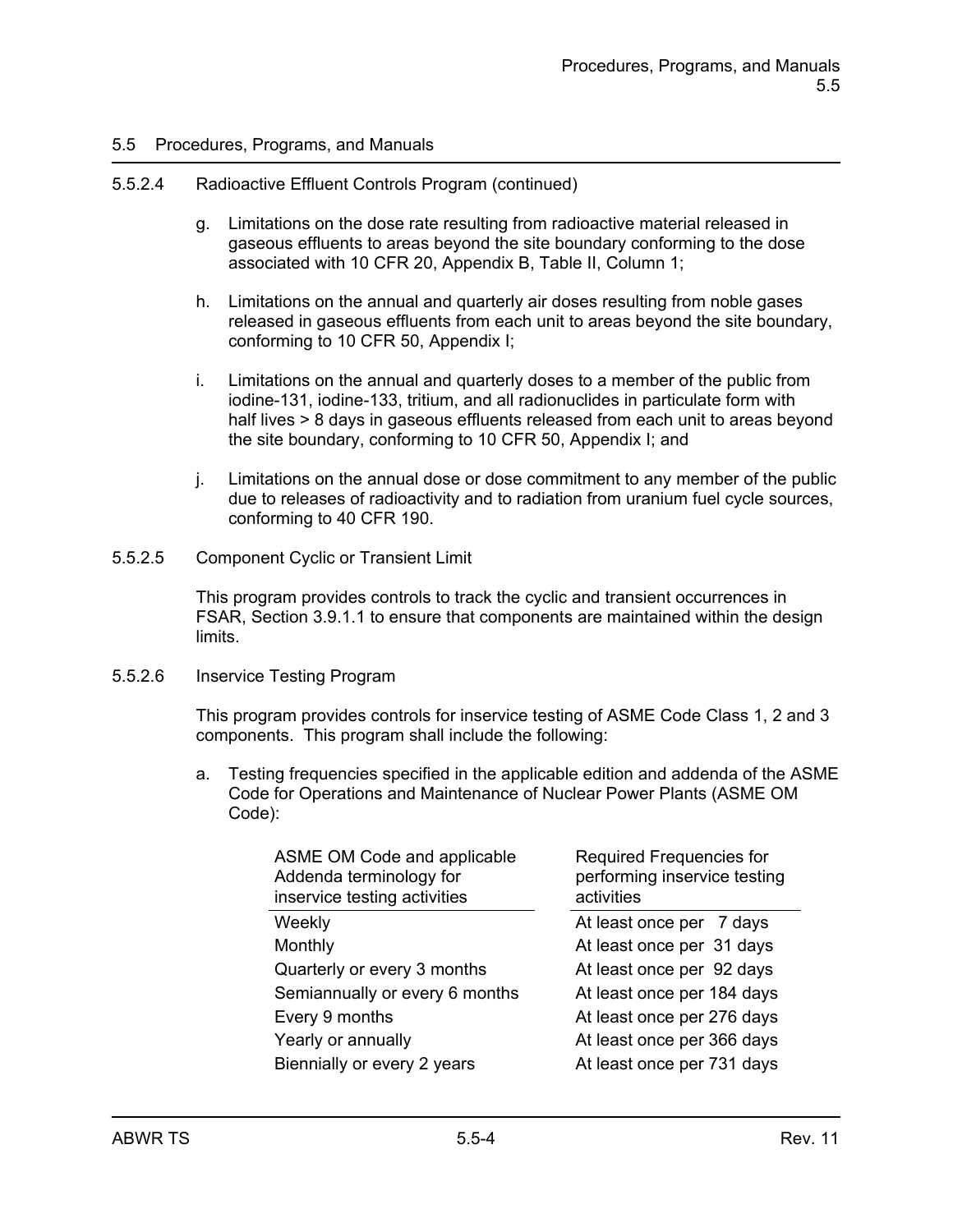#### 5.5.2.6 Inservice Testing Program (continued)

- b. The provisions of SR 3.0.2 are applicable to the above required Frequencies and to other normal and accelerated Frequencies specified as 2 years or less in the Inservice Testing Program for performing inservice testing activities;
- c. The provisions of SR 3.0.3 are applicable to inservice testing activities; and
- d. Nothing in the ASME OM Code shall be construed to supersede the requirements of any TS.
- 5.5.2.7 Ventilation Filter Testing Program (VFTP)

A program shall be established to implement the following required testing of Engineered Safety Feature (ESF) filter ventilation systems at the frequencies specified in Regulatory Guide 1.52, Revision 2, and in accordance with Regulatory Guide 1.52, Revision 2; ASME N510-1989; and AG-1-1991 as specified below:

a. Demonstrate for each of the ESF systems that an inplace test of the high efficiency particulate air (HEPA) filters shows a penetration and system bypass < 0.05% when tested in accordance with Regulatory Guide 1.52, Revision 2, and ASME N510-1989 at the system flowrate specified below ± 10%:

| <b>ESF Ventilation System</b>           | Flowrate      |
|-----------------------------------------|---------------|
| <b>Control Room Habitability System</b> | 5,100 $m^3/h$ |
| <b>Standby Gas Treatment System</b>     | 6,800 $m^3/h$ |

b. Demonstrate for each of the ESF systems that an inplace test of the charcoal adsorber shows a penetration and system bypass < 0.05% when tested in accordance with Regulatory Guide 1.52, Revision 2, and ASME N510-1989 at the system flowrate specified below ± 10%:

| <b>ESF Ventilation System</b>                                                  | Flowrate                       |
|--------------------------------------------------------------------------------|--------------------------------|
| <b>Control Room Habitability System</b><br><b>Standby Gas Treatment System</b> | 5,100 $m^3/h$<br>6,800 $m^3/h$ |

c. Demonstrate for each of the ESF systems that a laboratory test of a sample of the charcoal adsorber, when obtained as described in Regulatory Guide 1.52, Revision 2, shows the methyl iodide penetration less than the value specified below when tested in accordance with ASTM D3803-1989 at a temperature of  $\leq$  30 $\degree$ C and greater than or equal to the relative humidity specified below: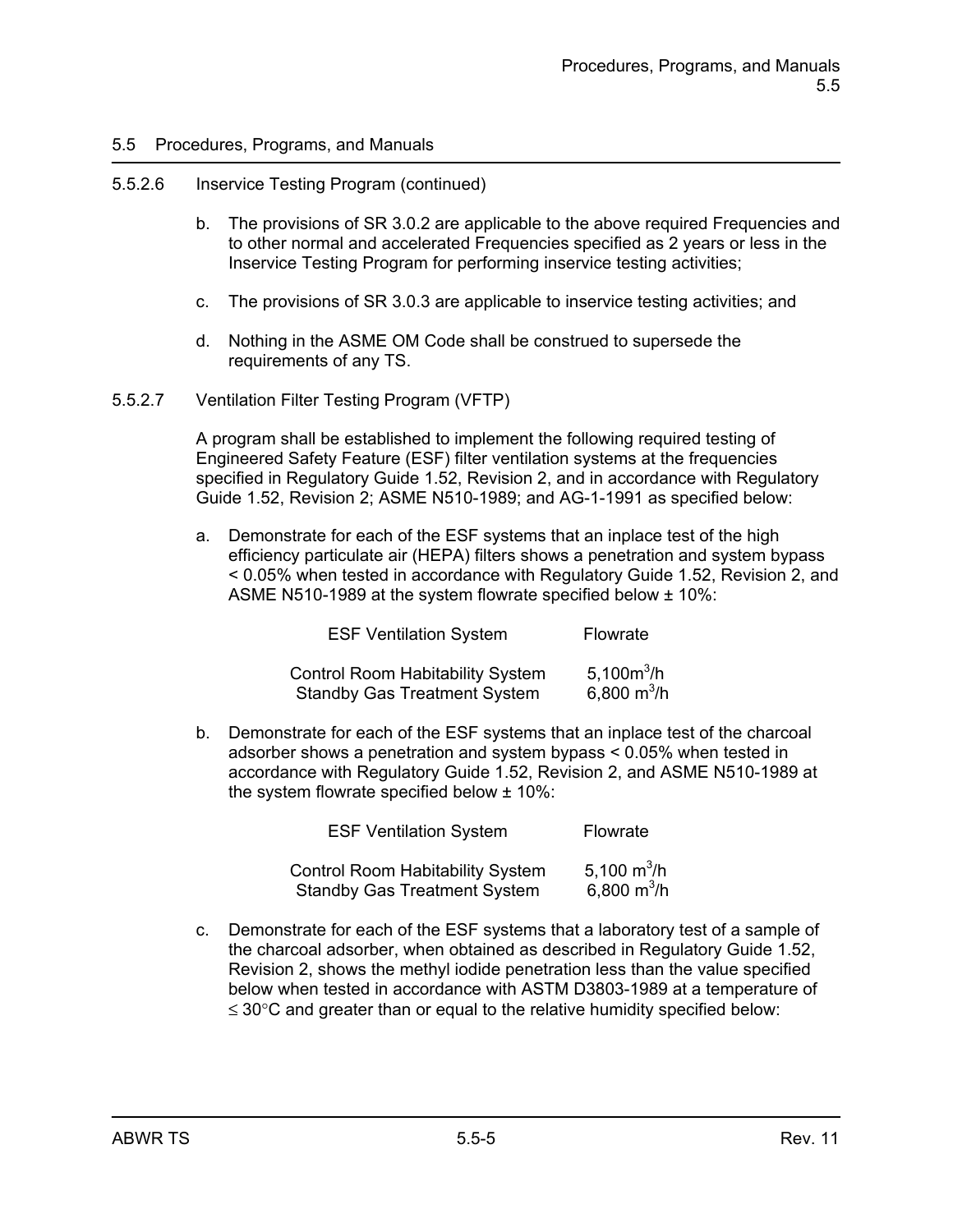| 5.5.2.7 | Ventilation Filter Testing Program (VFTP) (continued)                          |                  |            |
|---------|--------------------------------------------------------------------------------|------------------|------------|
|         | <b>ESF Ventilation System</b>                                                  | Penetration      | <b>RH</b>  |
|         | <b>Control Room Habitability System</b><br><b>Standby Gas Treatment System</b> | 0.175%<br>0.175% | 70%<br>70% |

d. Demonstrate for each of the ESF systems that the pressure drop across the combined HEPA filters, the prefilters, and the charcoal adsorbers is less than the value specified below when tested in accordance with Regulatory Guide 1.52, Revision 2, and ASME N510-1989 at the system flowrate specified below ± 10%:

| <b>ESF Ventilation System</b>                                               | Delta P    | Flowrate                                 |
|-----------------------------------------------------------------------------|------------|------------------------------------------|
| Control Room Habitability System 1,745.8 Pa<br>Standby Gas Treatment System | 2,147.9 Pa | 5,100 $m^3/h$<br>6,800 m <sup>3</sup> /h |

e. Demonstrate that the heaters for each of the ESF systems dissipate the value specified below ± 10% when tested in accordance with ASME N510-1989:

| <b>ESF Ventilation System</b>           | Wattage |  |
|-----------------------------------------|---------|--|
| <b>Control Room Habitability System</b> | 65.6 kw |  |
| <b>Standby Gas Treatment System</b>     | 26.2 kw |  |

The provisions of SR 3.0.2 and SR 3.0.3 are applicable to the VFTP test frequencies.

5.5.2.8 Explosive Gas Radioactivity Monitoring Program

This program provides controls for potentially explosive gas mixtures contained in the Offgas System. The gaseous radioactivity quantities shall be determined following the methodology in Branch Technical Position (BTP) ETSB 11-5, "Postulated Radioactive Release due to Waste Gas System Leak or Failure".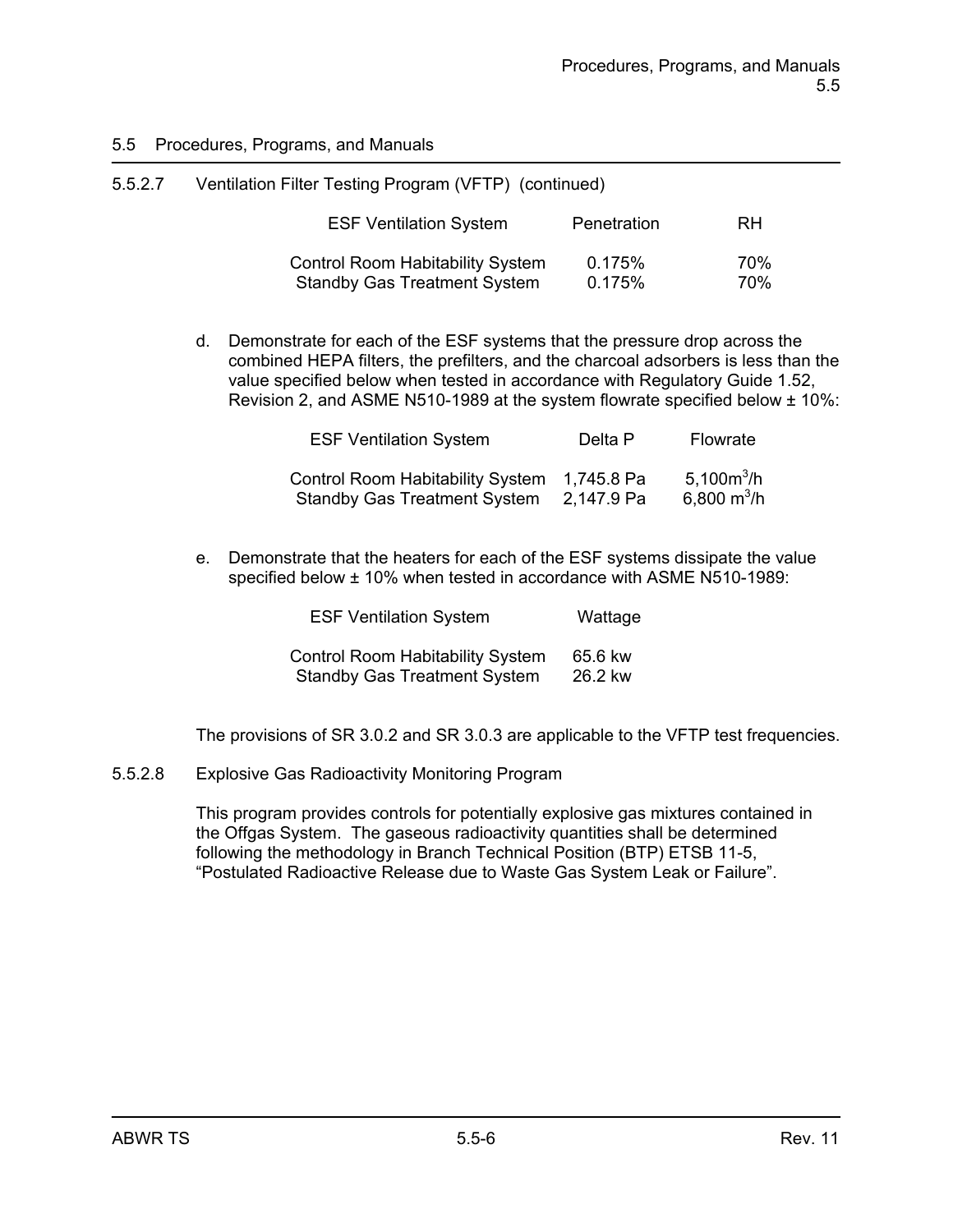### 5.5.2.8 Explosive Gas Radioactivity Monitoring Program (continued)

The program shall include:

- a. The limits for concentrations of hydrogen and oxygen in the Offgas System and a surveillance program to ensure the limits are maintained. Such limits shall be appropriate to the system's design criteria (i.e., whether or not the system is designed to withstand a hydrogen explosion);
- b. A surveillance program to ensure that the quantity of radioactivity in the Offgas System is less than the amount that would result in a whole body exposure of  $\geq$  25 mSv to any individual in an unrestricted area, in the event of inadvertent bypass of the Offgas Systems charcoal beds as analyzed in FSAR, Section 15.7.1.

The provisions of SR 3.0.2 and SR 3.0.3 are applicable to the Explosive Gas Radioactivity Monitoring Program surveillance frequencies.

### 5.5.2.9 Diesel Fuel Oil Testing Program

A diesel fuel oil testing program to implement required testing of both new fuel oil and stored fuel oil shall be established. The program shall include sampling and testing requirements, and acceptance criteria, all in accordance with applicable ASTM Standards. The purpose of the program is to establish the following:

- a. Acceptability of new fuel oil for use prior to addition to storage tanks by determining that the fuel oil has:
	- 1. an API gravity or an absolute specific gravity within limits,
	- 2. a flash point and kinematic viscosity within limits for ASTM 2D fuel oil, and
	- 3. a clear and bright appearance with proper color;
- b. Other properties for ASTM 2D fuel oil are within limits within 31 days following sampling and addition to storage tanks; and
- c. Total particulate concentration of the fuel oil is  $\leq 10$  mg/l when tested every 31 days in accordance with ASTM D-2276, Method A-2 or A-3.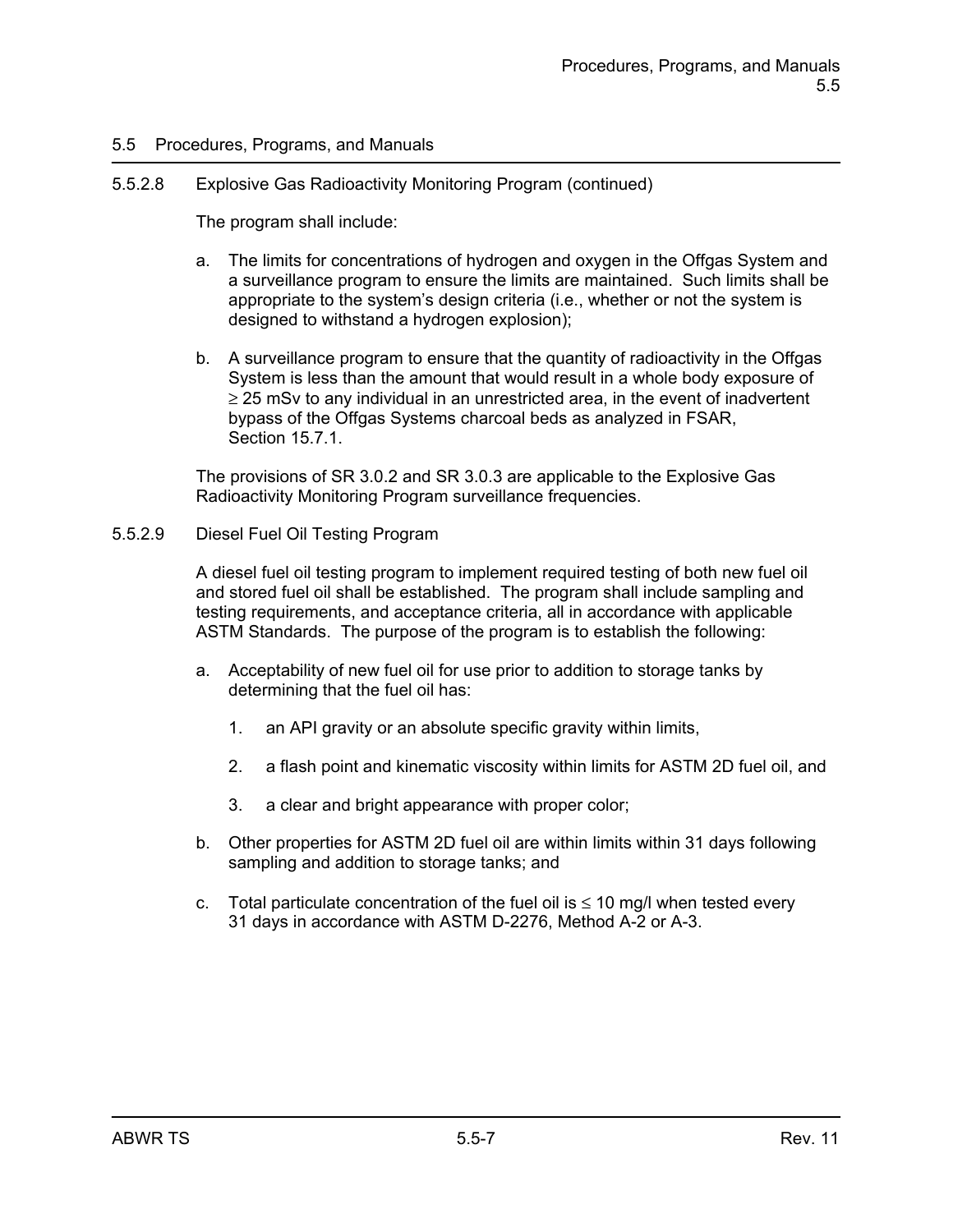#### 5.5.2.10 Software Error Evaluation Program

This program provides controls to ensure that appropriate software error evaluation procedures, to protect the plant from common mode software errors, are established to ensure that redundant system capability is not adversely affected. This program shall evaluate the cause of the inoperability, the affected components, and the plans and schedule for completing proposed remedial actions. If a determination is made that a common mode software error exists, then a Special Report shall be submitted in accordance with Specification 5.7.2.b.

### 5.5.2.11 Setpoint Control Program (SCP)

- a. The Setpoint Control Program (SCP) implements the regulatory requirement of 10 CFR 50.36(c)(1)(ii)(A) that technical specifications will include items in the category of limiting safety system settings (LSSS), which are settings for automatic protective devices related to those variables having significant safety functions.
- b. The Nominal Trip Setpoint (NTS), Allowable Value (AV), As-Found Tolerance (AFT), and As-Left Tolerance (ALT) for each Technical Specification required automatic protection instrumentation function shall be calculated in conformance with the NRC approved WCAP-17119-P "Methodology for South Texas Project Units 3 & 4 ABWR Technical Specification Setpoints, Revision 2." Additionally, the NRC approved methodology shall define acceptable margin as margin greater than or equal to the ALT.
- c. For each Technical Specification required automatic protection instrumentation function, performance of a SENSOR CHANNEL CALIBRATION, CHANNEL CALIBRATION, or CHANNEL FUNCTIONAL TEST (CFT) surveillance "in accordance with the Setpoint Control Program" shall include the following:
	- 1. The as-found value of the instrument channel trip setting shall be compared with the specified NTS.
		- i. If the as-found value of the instrument channel trip setting differs from the specified NTS by more than the pre-defined test acceptance criteria band (i.e., the specified AFT), then the instrument channel shall be evaluated to verify that it is functioning in accordance with its design basis before declaring the surveillance requirement met and returning the instrument channel to service. An Instrument Channel is determined to be functioning in accordance with its design basis if it can be recalibrated to within the ALT. This as-found condition shall be entered into the plant's corrective action program.
		- ii. If the as-found value of the instrument channel trip setting is less conservative than the specified AV, the surveillance requirement is not met and the instrument channel shall be immediately declared inoperable.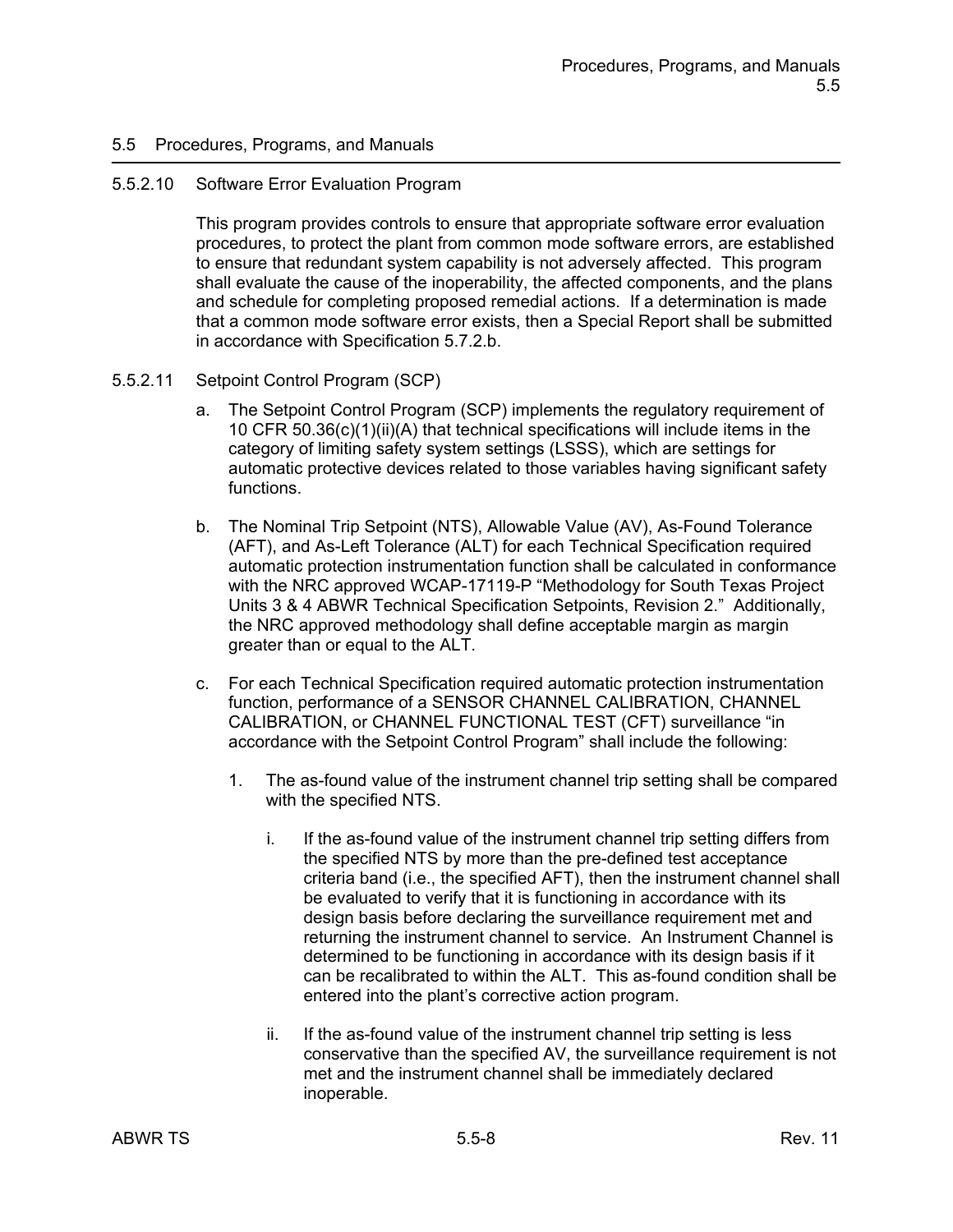# 5.5.2.11 Setpoint Control Program (SCP) (continued)

- 2. The instrument channel trip setting shall be set to a value within the specified ALT around the specified NTS at the completion of the surveillance; otherwise, the surveillance requirement is not met and the instrument channel shall be immediately declared inoperable.
- d. The difference between the instrument channel trip setting as-found value and the previous as-left value for each Technical Specification required automatic protection instrumentation function shall be trended and evaluated to verify that the instrument channel is functioning in accordance with its design basis.
- e. The SCP shall establish a document containing the current value of the specified NTS, AV, AFT, and ALT for each Technical Specification required automatic protection instrumentation function and references to the calculation documentation. Changes to this document shall be governed by the regulatory requirement of 10 CFR 50.59. In addition, changes to the specified NTS, AV, AFT, and ALT values shall be governed by the NRC approved setpoint methodology. This document, including any midcycle revisions or supplements, shall be provided upon issuance for each reload cycle to the NRC.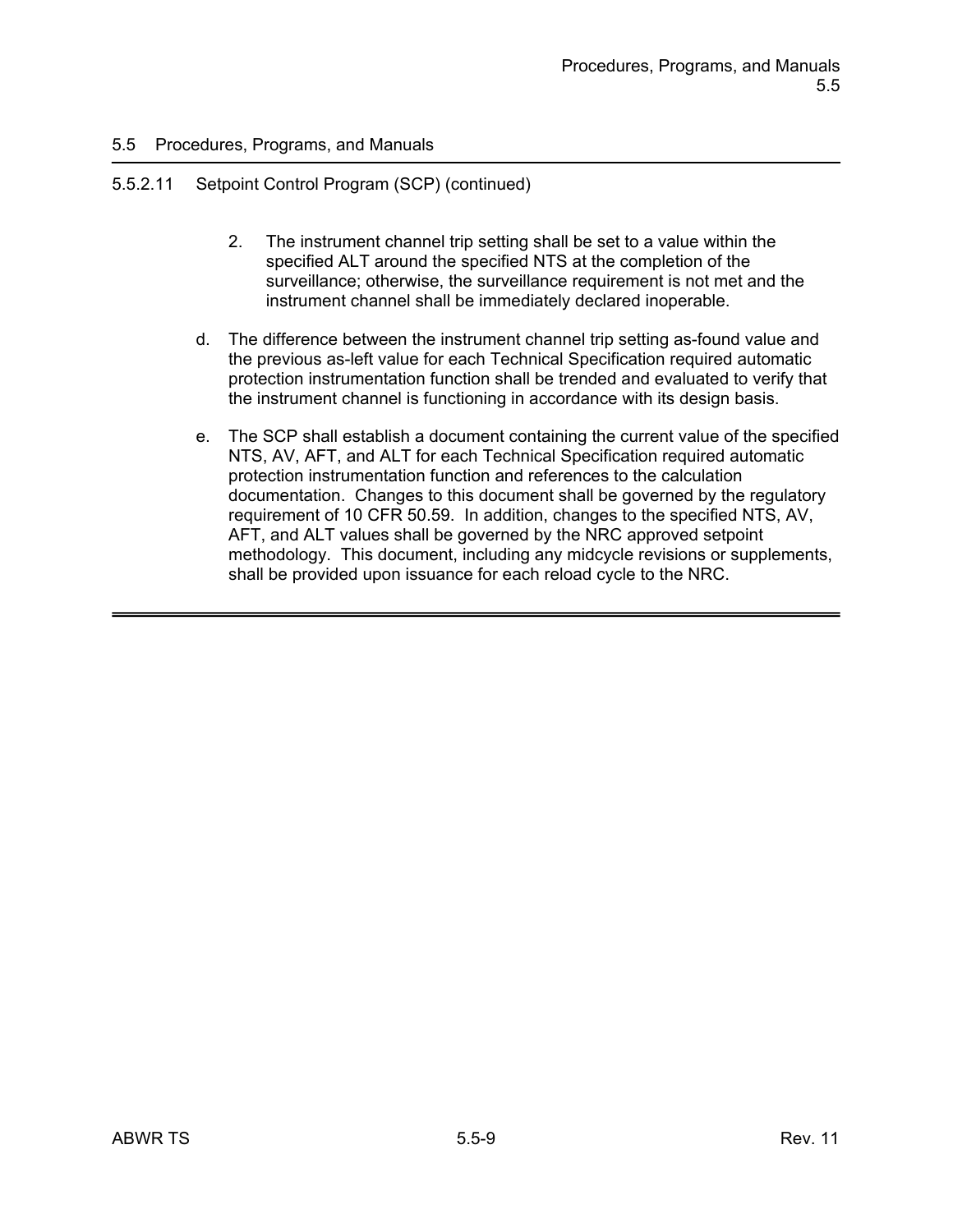### 5.6 Safety Function Determination Program (SFDP)

- 5.6.1 This program ensures loss of safety function is detected and appropriate actions taken. Upon failure to meet two or more LCOs at the same time, an evaluation shall be made to determine if loss of safety function exists. Additionally, other appropriate limitations and remedial or compensatory actions may be identified to be taken as a result of the support system inoperability and corresponding exception to entering supported system Condition and Required Actions. This program implements the requirements of LCO 3.0.6.
- 5.6.2 The SFDP shall contain the following:
	- a. Provisions for cross division checks to ensure a loss of the capability to perform the safety function assumed in the accident analysis does not go undetected;
	- b. Provisions for ensuring the plant is maintained in a safe condition if a loss of function condition exists;
	- c. Provisions to ensure that an inoperable supported system's Completion Time is not inappropriately extended as a result of multiple support system inoperabilities; and
	- d. Other appropriate limitations and remedial or compensatory actions.
- 5.6.3 A loss of safety function exists when, assuming no concurrent single failure, a safety function assumed in the accident analysis cannot be performed. For the purpose of this program, a loss of safety function may exist when a support system is inoperable, and:
	- a. A required system redundant to system(s) supported by the inoperable support system is also inoperable (Case A); or
	- b. A required system redundant to system(s) in turn supported by the inoperable supported system is also inoperable (Case B); or
	- c. A required system redundant to support system(s) for the supported systems (a) and (b) above is also inoperable (Case C).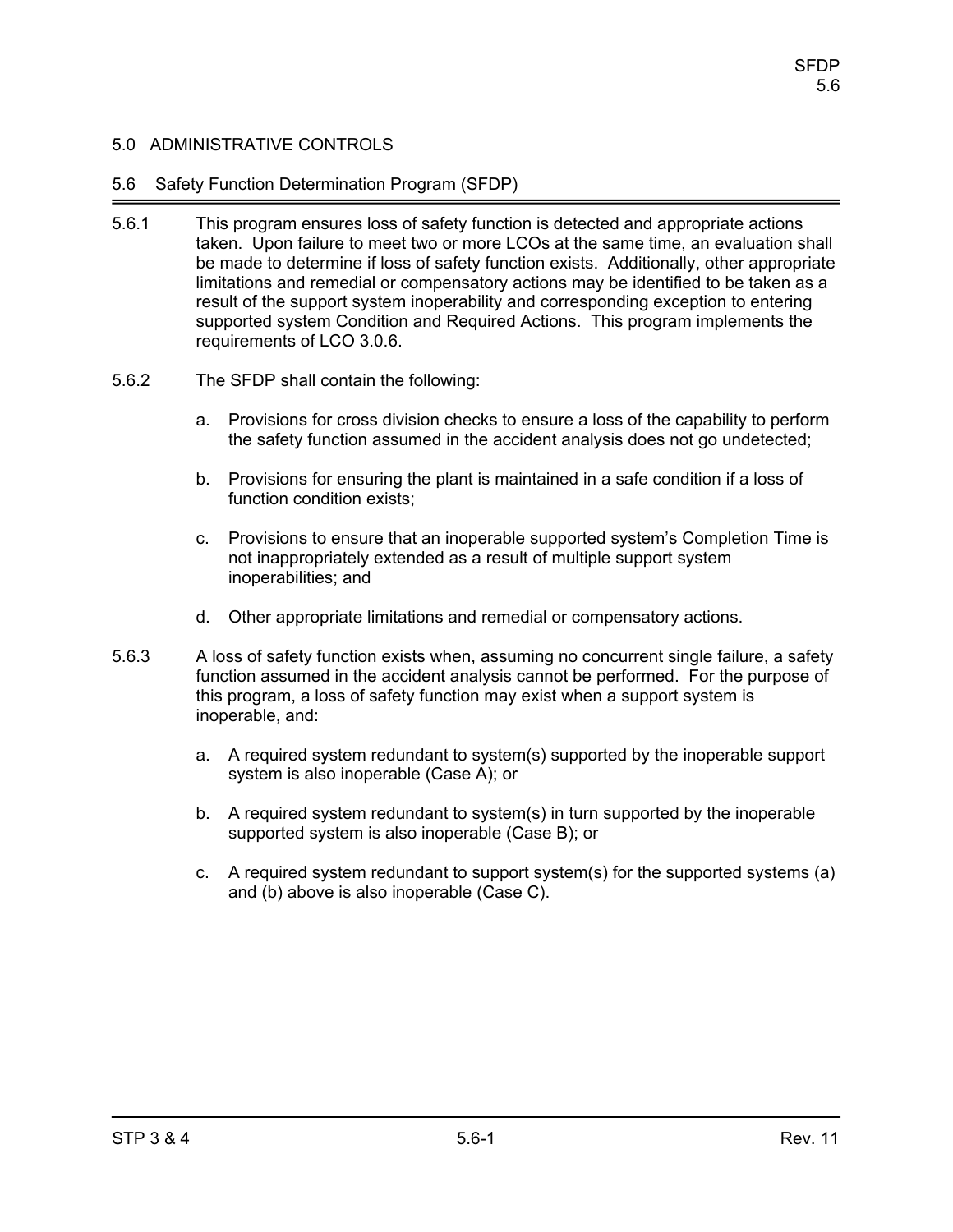# 5.6 SFDP

| 5.6.3 | (continued)           |                                             |                       |                     |
|-------|-----------------------|---------------------------------------------|-----------------------|---------------------|
|       | Generic Example:      |                                             |                       |                     |
|       | Division A            |                                             | Division B            |                     |
|       | System i<br>System ii | $\leftarrow$ (Support System<br>Inoperable) | System i<br>System ii | $\leftarrow$ Case C |
|       | System iii            |                                             | System iii            | $\leftarrow$ Case A |
|       | System iv             |                                             | System iv             | $\leftarrow$ Case B |

5.6.4 The SFDP identifies where a loss of safety function exists. If a loss of safety function is determined to exist by this program, the appropriate Conditions and Required Actions of the LCO in which the loss of safety function exists are required to be entered.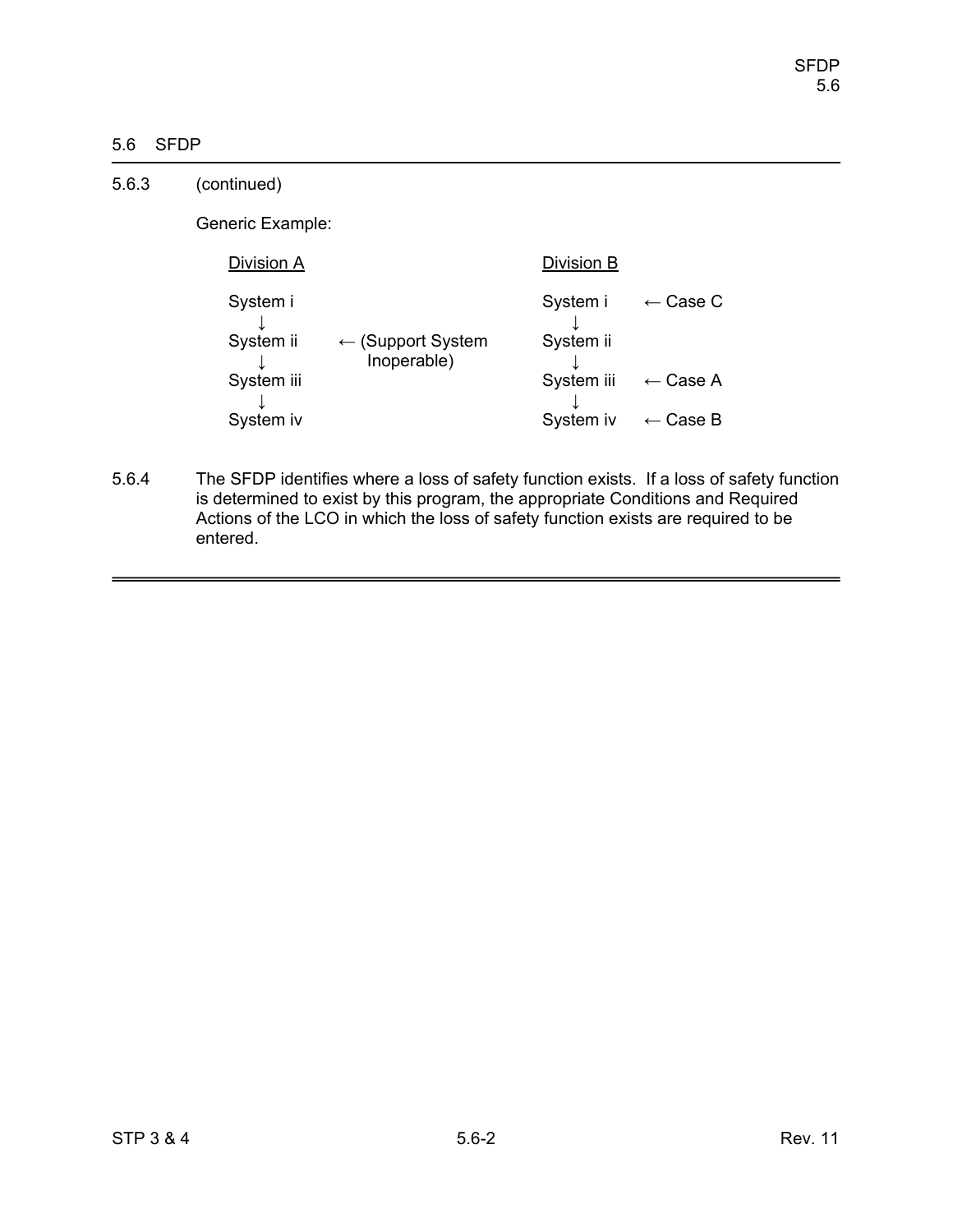#### 5.7 Reporting Requirements

#### 5.7.1 Routine Reports

The following reports shall be submitted in accordance with 10 CFR 50.4.

#### 5.7.1.1 Annual Reports

--------------------------------------------------NOTE------------------------------------------------- A single submittal may be made for a multiple unit station. The submittal should combine sections common to all units at the station. ------------------------------------------------------------------------------------------------------------

Annual Reports covering the activities of the unit as described below for the previous calendar year shall be submitted by April 30 of each year. The initial report shall be submitted by April 30 of the year following initial criticality.

Reports required on an annual basis include:

a. Occupational Radiation Exposure Report

A tabulation on an annual basis of the number of station, utility, and other personnel (including contractors) for whom monitoring was required, receiving an annual deep dose equivalent > 1 mSv and the associated collective deep dose equivalent (reported in person-rem) according to work and job functions (e.g., reactor operations and surveillance, inservice inspection, routine maintenance, special maintenance, waste processing, and refueling). This tabulation supplements the requirements of 10 CFR 20.2206. The dose assignments to various duty functions may be estimated based on pocket dosimeter, thermoluminescent dosimeter (TLD), or film badge measurements. Small exposures totalling < 20% of the individual total dose need not be accounted for. In the aggregate, at least 80% of the total deep dose equivalent received from external sources should be assigned to specific major work functions.

5.7.1.2 Annual Radiological Environmental Operating Report

--------------------------------------------------NOTE------------------------------------------------- A single submittal may be made for a multiple unit station. The submittal should combine sections common to all units at the station. ------------------------------------------------------------------------------------------------------------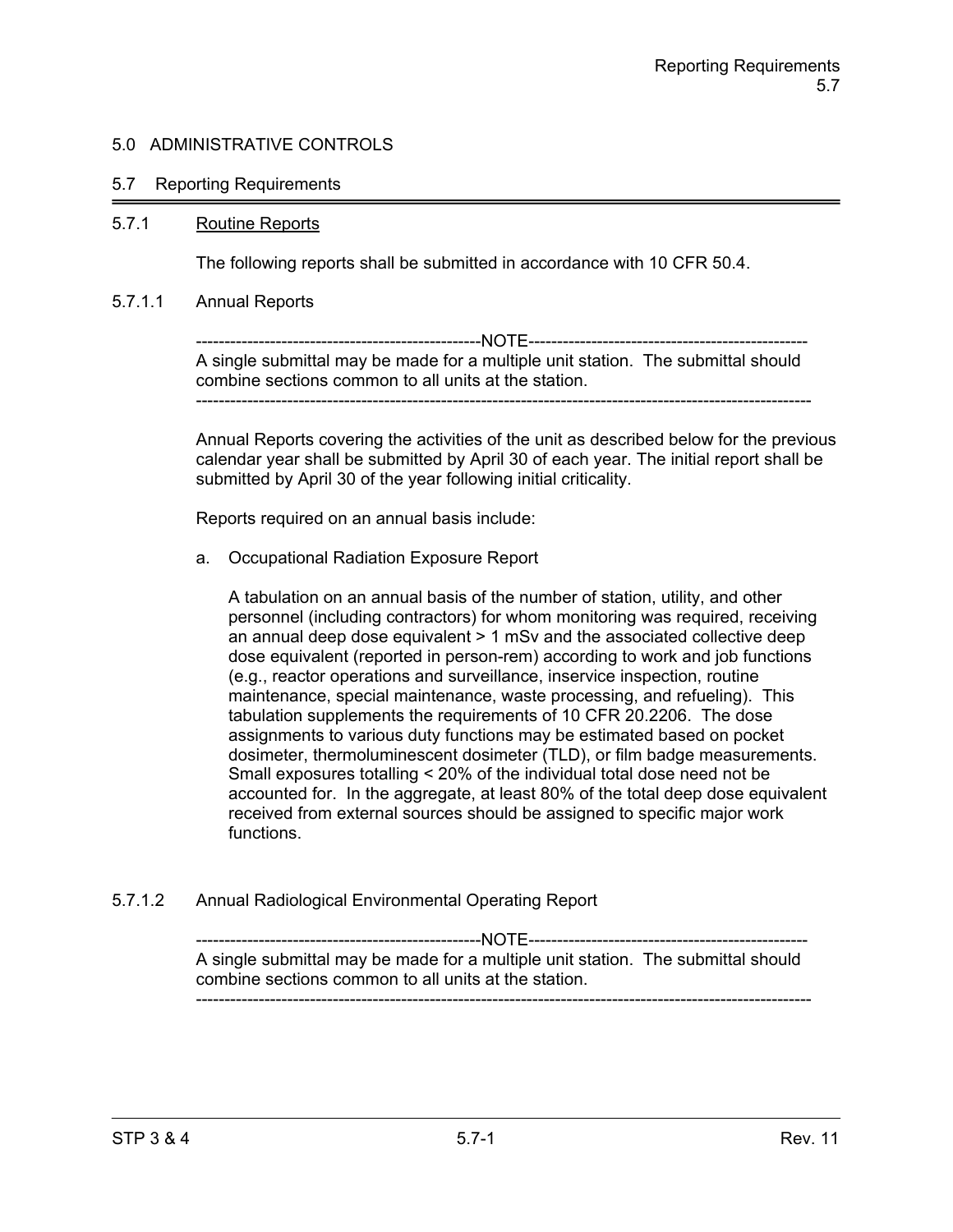# 5.7 Reporting Requirements

# 5.7.1.2 Annual Radiological Environmental Operating Report (continued)

The Annual Radiological Environmental Operating Report covering the operation of the unit during the previous calendar year shall be submitted by May 15 of each year. The report shall include summaries, interpretations, and analyses of trends of the results of the Radiological Environmental Monitoring Program for the reporting period. The material provided shall be consistent with the objectives outlined in the Offsite Dose Calculation Manual (ODCM), and in 10 CFR 50, Appendix I, Sections IV.B.2, IV.B.3, and IV.C.

The Annual Radiological Environmental Operating Report shall include the results of analyses of all radiological environmental samples and of all environmental radiation measurements taken during the period pursuant to the locations specified in the table and figures in the ODCM, as well as summarized and tabulated results of these analyses and measurements in the format of the table in the Radiological Assessment Branch Technical Position, Revision 1, November 1979. In the event that some individual results are not available for inclusion with the report, the report shall be submitted noting and explaining the reasons for the missing results. The missing data shall be submitted in a supplementary report as soon as possible.

# 5.7.1.3 Radioactive Effluent Release Report

--------------NOTE-------------A single submittal may be made for a multiple unit station. The submittal should combine sections common to all units at the station; however, for units with separate radwaste systems, the submittal shall specify the releases of radioactive material from each unit.

------------------------------------------------------------------------------------------------------------

The Radioactive Effluent Release Report covering the operation of the unit during the previous year shall be submitted prior to May 1 of each year in accordance with 10 CFR 50.36a. The report shall include a summary of the quantities of radioactive liquid and gaseous effluents and solid waste released from the unit. The material provided shall be consistent with the objectives outlined in the ODCM and Process Control Program and in conformance with 10 CFR 50.36a and 10 CFR 50, Appendix I, Section IV.B.1.

# 5.7.1.4 Monthly Operating Reports

Routine reports of operating statistics and shutdown experience, including documentation of all challenges to the safety/relief valves, shall be submitted on a monthly basis no later than the 15th of each month following the calendar month covered by the report.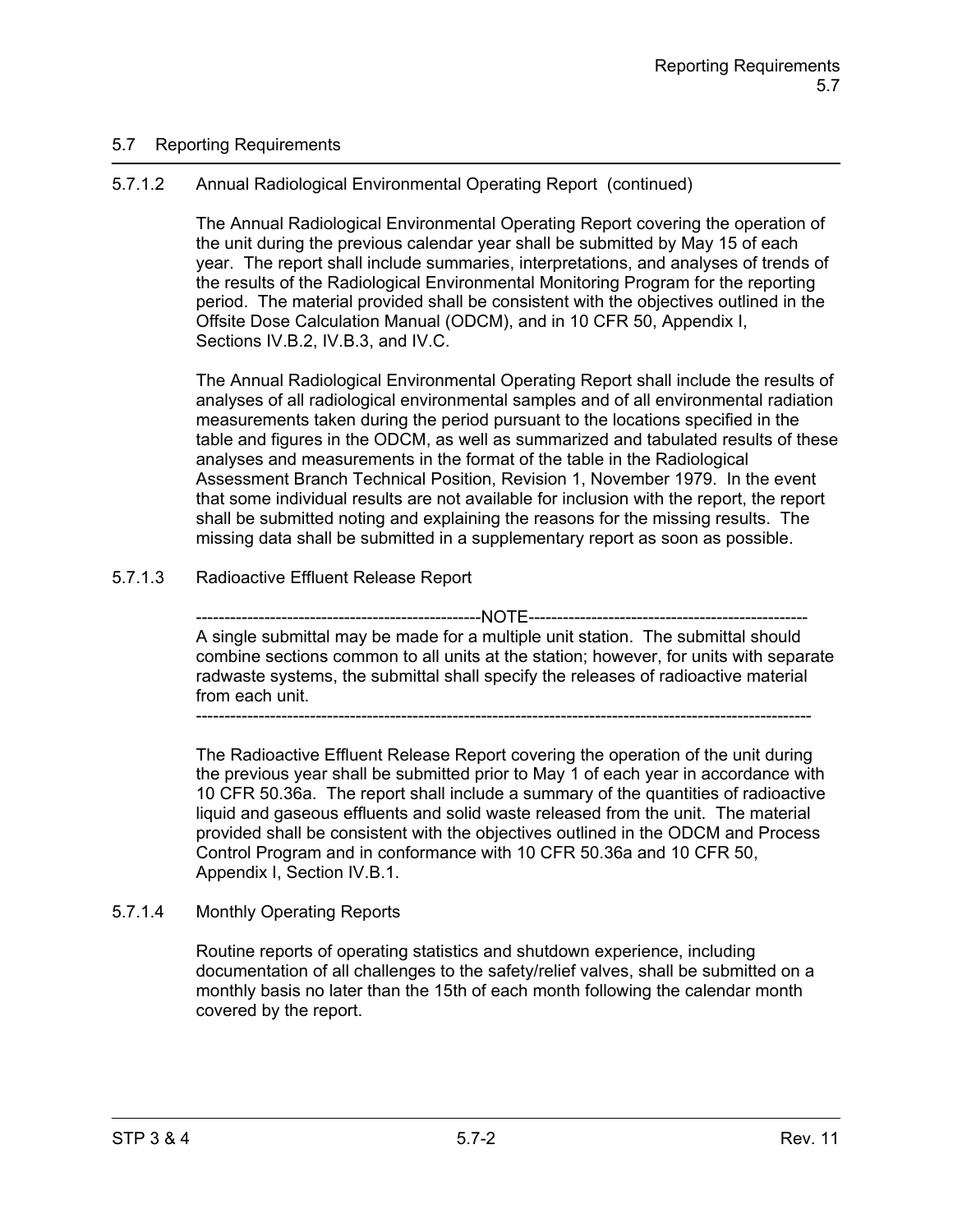# 5.7 Reporting Requirements

### 5.7.1.5 CORE OPERATING LIMITS REPORT (COLR)

a. Core operating limits shall be established prior to each reload cycle, or prior to any remaining portion of a reload cycle, and shall be documented in the COLR for the following:

LCO 3.2.1, "Average Planar Linear Heat Generation Rate (APLHGR);" LCO 3.2.2, "Minimum Critical Power Ratio (MCPR);" LCO 3.3.1.1, "SSLC Sensor Instrumentation;" and LCO 3.3.4.1, "ATWS and EOC-RPT Instrumentation."

b. The analytical methods used to determine the core operating limits shall be those previously reviewed and approved by the NRC, specifically those described in the following documents:

NEDE-24011-P-A, "General Electric Standard Application on Fuel," September 1988

- c. The core operating limits shall be determined such that all applicable limits  $(e.g.,)$ fuel thermal mechanical limits, core thermal hydraulic limits, Emergency Core Cooling Systems (ECCS) limits, nuclear limits such as SDM, transient analysis limits, and accident analysis limits) of the safety analysis are met.
- d. The COLR, including any midcycle revisions or supplements, shall be provided upon issuance for each reload cycle to the NRC.
- 5.7.1.6 Reactor Coolant System (RCS) PRESSURE AND TEMPERATURE LIMITS REPORT (PTLR)

The RCS pressure and temperature limits, including heatup and cooldown rates, criticality, and hydrostatic and leak test limits, shall be established and documented in the PTLR. LCO 3.4.9, RCS Pressure and Temperature (P/T) Limits addresses the reactor vessel pressure and temperature limits and the heatup and cooldown rates. The analytical methods used to determine the pressure and temperature limits including the heatup and cooldown rates shall be those previously reviewed and approved by the NRC in SIR-05-044-A, "Pressure-Temperature Limits Report Methodology for Boiling Water Reactors," dated April 2007, and approved for referencing in license applications by the NRC in letter dated February 6, 2007 from Ho K Nieh Deputy Director, Division of Policy and Rulemaking, Office of Nuclear Reactor Regulation to Mr. Randy C. Bunt, Chair, BWR Owner's Group. The reactor vessel pressure and temperature limits, including those for heatup and cooldown rates, shall be determined so that all applicable limits (e.g., heatup limits, cooldown limits, and inservice leak and hydrostatic testing limits) of the analysis are met. The PTLR, including revisions or supplements thereto, shall be provided upon issuance for each reactor vessel fluency period.